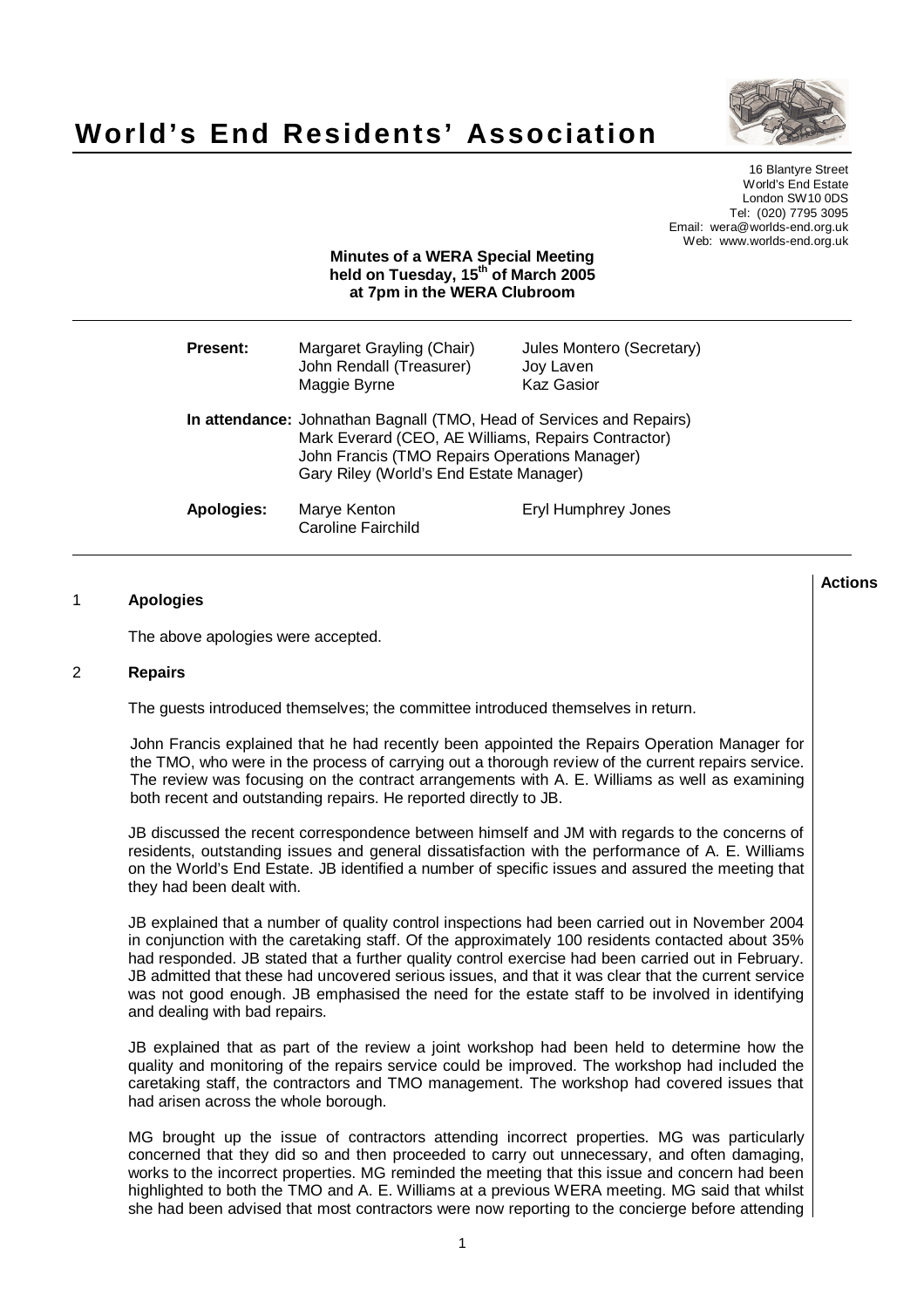flats, the concern remained.

KG asked whether in the case of works of an unacceptable standard the TMO were being charged twice (once for the original work, and again to put it right). JB said that no payments were made to the contractor until the work was satisfactory. A query was raised as to the percentage of works that were properly inspected. ME explained that work could only be charged to a single order number and A.E. Williams's staff carried out post-inspections and that he had even carried some out himself. KG asked whether the caretakers might not be able to determine whether repairs were of a professional standard themselves. JB suggested that an "independent" person from A. E. Williams, not from the local office, should be involved in post-inspections.

ME said that he was keen to involve residents in the inspection of repairs carried out to communal areas. GR suggested that these could be monthly or bi-monthly. ME suggested holding these in the early evening.

When asked ME admitted that A. E. Williams had taken on 18-19 TUPE'd staff from the previous repairs contractor. However, only one now remained.

MG brought up a recent incident where it had taken the repairs operatives three weeks to identify the source of a leak. JF explained that it had been a complex leak and that the work had also involved the removal of excess water from the flat and allowing it to dry out. JF said that once A.E. Williams's operatives became familiar with the estate that he would expect them to deal with similar incidents more quickly in future. JF admitted that the operatives should have checked in with the tenant more frequently and that they would now call regularly as a matter of course when following up complex problems such as this. It was agreed that an escalation process would be put in place to deal with any problems that were not resolved immediately.

It was agreed and noted that both the estate staff and other contractors operating on the estate (S&F) were more familiar with the plumbing in flats and that they would be consulted under similar circumstances in future. It was also noted that S&F had established a good working relationship with residents, who had become familiar with the staff based on the estate and that the committee wished A. E. Williams to do the same. MG suggested that a specific group of operatives be assigned to the estate. They would become familiar with the estate and be able to deal with problems more effectively. ME said that this was happening at the moment. It was suggested that on-site training should be carried out on the estate, perhaps within void properties and in conjunction with S&F. JB suggested that a repairperson could be assigned to the estate, trained predominantly in plumbing but perhaps multi-trade. It was hoped that they might be able to establish a good relationship with residents, like S&F.

MG noted that it was clear that some leaks were often caused by the same problem across the estate and that this needed to be investigated (recurring leaks from the stack in each block were one example). JF suggested that funding to check these thoroughly might be available from the decent homes budget. JF explained that they did carry out basic checks of all pipe work in void properties during their refurbishment. JF said that he was also in the process of putting together a procedure to deal specifically with leaks.

JL brought up the issue of residents' personal details being given out to the repairs contractor. JB and ME confirmed that this did happen but assured the meeting that this was only done to allow the contractor to deal with a specific repair and that the information would not used for any other purpose. ME reassured the meeting that A. E. William's staff were properly trained to comply with the Data Protection Act.

Questions were asked about the recent incident where a repair operative had attended the wrong property and having been let in by the tenant (who had been expecting a contractor to deal with another problem) had proceeded to remove the kitchen floor in the flat. JB and ME gave an account of what had transpired. MG told the meeting that she had been told that the operatives attending did not speak English properly. ME stated that the operatives did speak English, one to a high standard. MG stated that operatives attending properties should always confirm both the name and address of the resident before starting to work.

Questions were asked as to the other serious incident where a repair operative had attended the wrong property and forced entry into a tenant's flat causing massive damage to the front door in the process. It was noted that as the property they were supposed to attend was a void and that had they reported to the caretaking staff beforehand that the correct property would have been